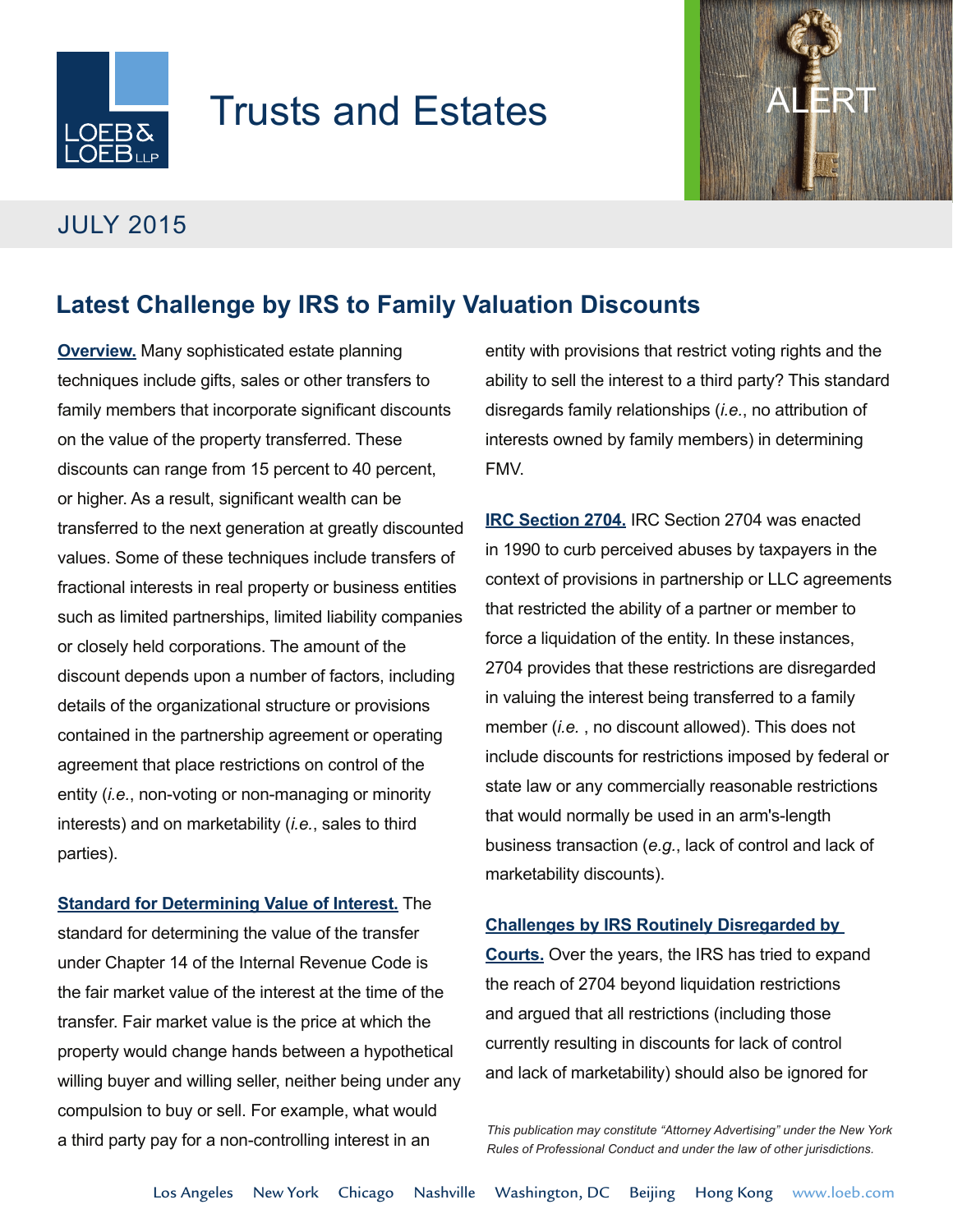transfers between family members. In most properly structured transactions, the courts have rejected the arguments by the IRS and permitted the taxpayer to take appropriate discounts on the transfer to family members. Because courts were unwilling to accept the position of the IRS that these discounts should be ignored when the transfer was between family members, the IRS in 2009 sought legislative assistance to revise Section 2704. To date, no legislative change has been forthcoming.

**New Proposed Regulations Under 2704.** Under Section 2704, the IRS was given broad authority to issue regulations to implement the intent of 2704. The IRS and Treasury Department have indicated new proposed regulations under 2704 are in the works. Cathy Hughes of the Treasury indicated in May that five trust and estate regulation projects were underway and that she expected certain proposed regulations would be released by September of this year. Many practitioners assumed this meant the 2704 regulations would be released by September and have encouraged clients to accelerate gifts prior to enactment. We believe Hughes may have been misquoted. While Hughes was noncommittal as to when the 2704 regulations would be completed, she listed the order in which the five projects would be completed; the 2704 regulations were last. Two of the five regulation projects have been completed. The remaining three projects, including the last one involving 2704, may not be completed until the end of the year or early next year. That being said, *if you are considering making transfers involving discounts, we recommend you contact us so that we can assist you in completing such transfers sooner rather than later*.

**Conclusion.** When released, the new IRC Section 2704 regulations will likely have a chilling effect on a taxpayer's appetite to take discounts on transfers to family members. While the validity of the 2704 regulations may be challenged by taxpayers on the grounds that the regulations are an abuse of discretion by the IRS and beyond the scope of the type of restrictions prohibited by 2704, it remains to be seen how the courts will deal with this situation.

**This alert is a publication of Loeb & Loeb and is intended to provide information on recent legal developments. This alert does not create or continue an attorney client relationship nor should it be construed as legal advice or an opinion on specific situations.** 

© 2015 Loeb & Loeb LLP. All rights reserved.